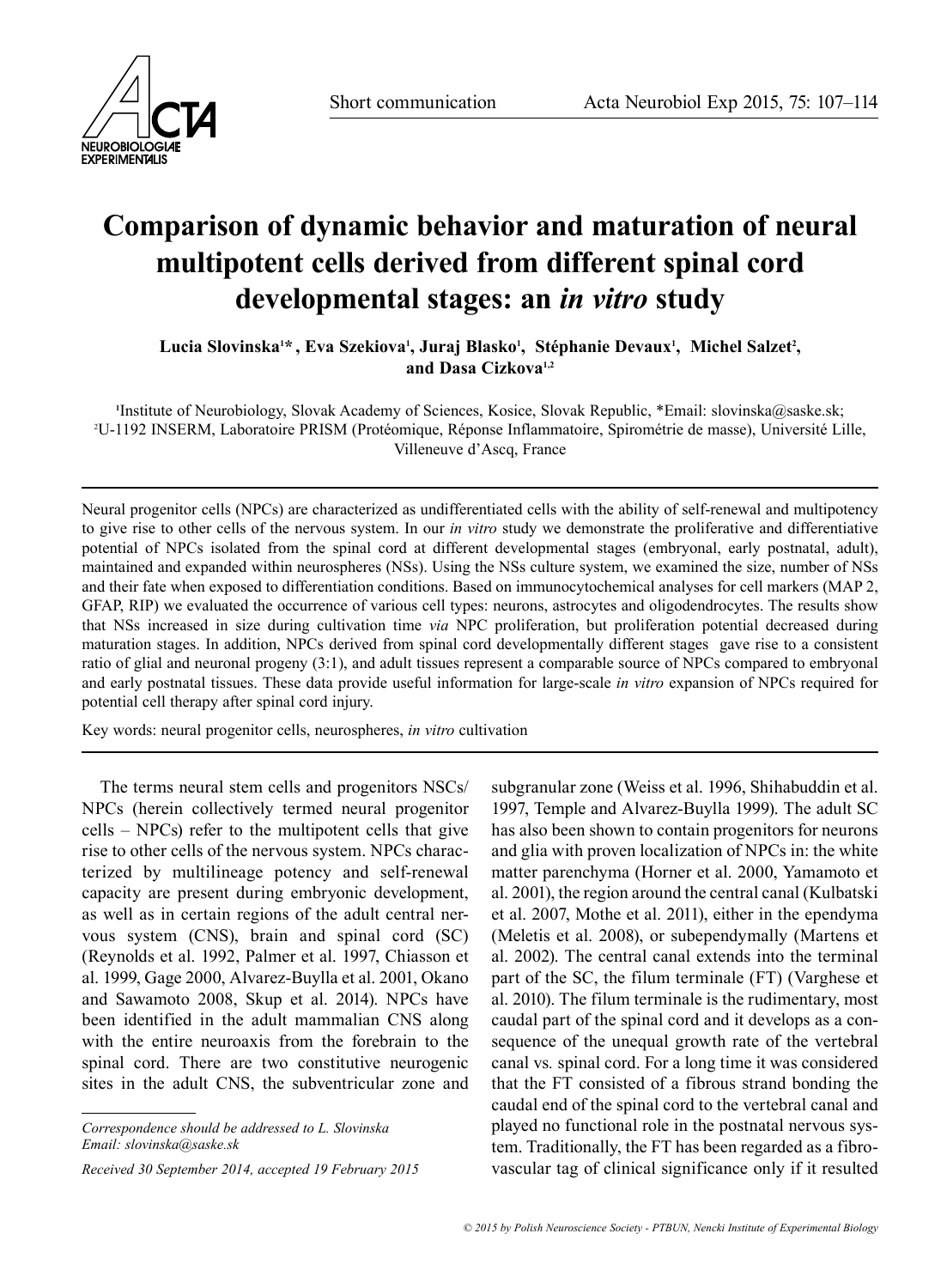

Fig. 1. Number and size of neurospheres (NSs) derived from individual spinal cord tissues of embryonal/SC- E17, postnatal day 1/SC-P1, adult/SC-adult and filum terminale/ FT-adult during cultivation in proliferation media on the tenth day *in vitro*. The number of NSs was counted in 10 different fields/each group and calculated *per* mm2 . The number of NSs ranged from 28 to 46 spheres/mm<sup>2</sup> with the required statistical significance (\**P*<0.05, \*\**P*<0.01, \*\*\**P*<0.001). The measured diameter of formed NSs in ten random fields/each group was in the interval of  $29-104 \mu m$ , with the vast majority of the largest spheres occurring in culture derived from SC-E17 (\*\*\**P*<0.001) (A). Brightfield images of neurospheres obtained from individual spinal cord tissues illustrating the size and amount of cultivated NSs. Scale bar is  $100 \mu m$  (B).

in the overstretching or compression of the SC, giving rise to the tethered cord syndrome (Yamada et al. 2004). Treatment often includes surgical removal of the FT with beneficial outcomes for patients (Garces-Ambrossi et al. 2009). Subsequent findings produced evidence controverting this opinion, and recent histological studies have shown that the FT contains an ependymal-lined canal, glial and neuronal cell bodies, as well as stem/progenitor cells in rats (Rethelyi et al. 2004, 2008, Boros et al. 2008), and also in humans (Varghese et al. 2009, Arvidsson et al. 2011).

 NPCs can be isolated and expanded *in vitro* to study their characteristics. The possibility to cultivate NPCs through the assay of neurospheres (NSs) was first described by Reynolds and coworkers (1992) and is now widely used for determining the presence of NPCs *in vitro*. NPCs can be expanded in serum-free medium supplemented with epidermal growth factor and fibroblast growth factor, which act as mitogens for these cells both *in vitro* (Reynolds et al. 1992, Gritti et al. 1996, 1999) and *in vivo* (Craig et al. 1996). Generally, NSs are derived from a single-cell suspension of neural stem and progenitor cells isolated from the adult or fetal CNS, but NSs culture can also be established from embryonic stem cells (ESCs) (Tropepe et al. 2001, Jensen and Parmar 2006). NSs are spheroid, free-floating cultures, 3D structures that consist of cells with a rich extra-cellular matrix, composed of a heterogenous mix of neural stem cells, neural progenitor cells and more differentiated cells at different stages of mitotic division (Alam et al. 2004) with varying capability to form NSs. Although both neural stem cells and neural progenitor cells are able to give rise to NSs, only neural stem cells can retain the ability to form NSs over long periods of the time in culture (Reynolds and Rietze 2005). Until recently, no specific markers were available to explicitly identify NPCs, because of their paucity and primitive nature (Kim and Morshead 2003), so these cells were identified by their self-renewal capacity. The ability to form NSs is still a good indicator of the presence of NPCs (Louis et al. 2008). When floating NSs are plated on adhesive substrate and the mitogens are removed, progenitor cells migrate out of the spheres and differentiate into neurons and glia (Gage et al. 1995)

In our *in vitro* study using rats, we demonstrate and compare the proliferative and differentiating potential of NPCs isolated from embryonic day 17 (SC-E17), postnatal day one (SC-P1) and adult spinal cord (SC-adult) and filum terminale (FT-adult).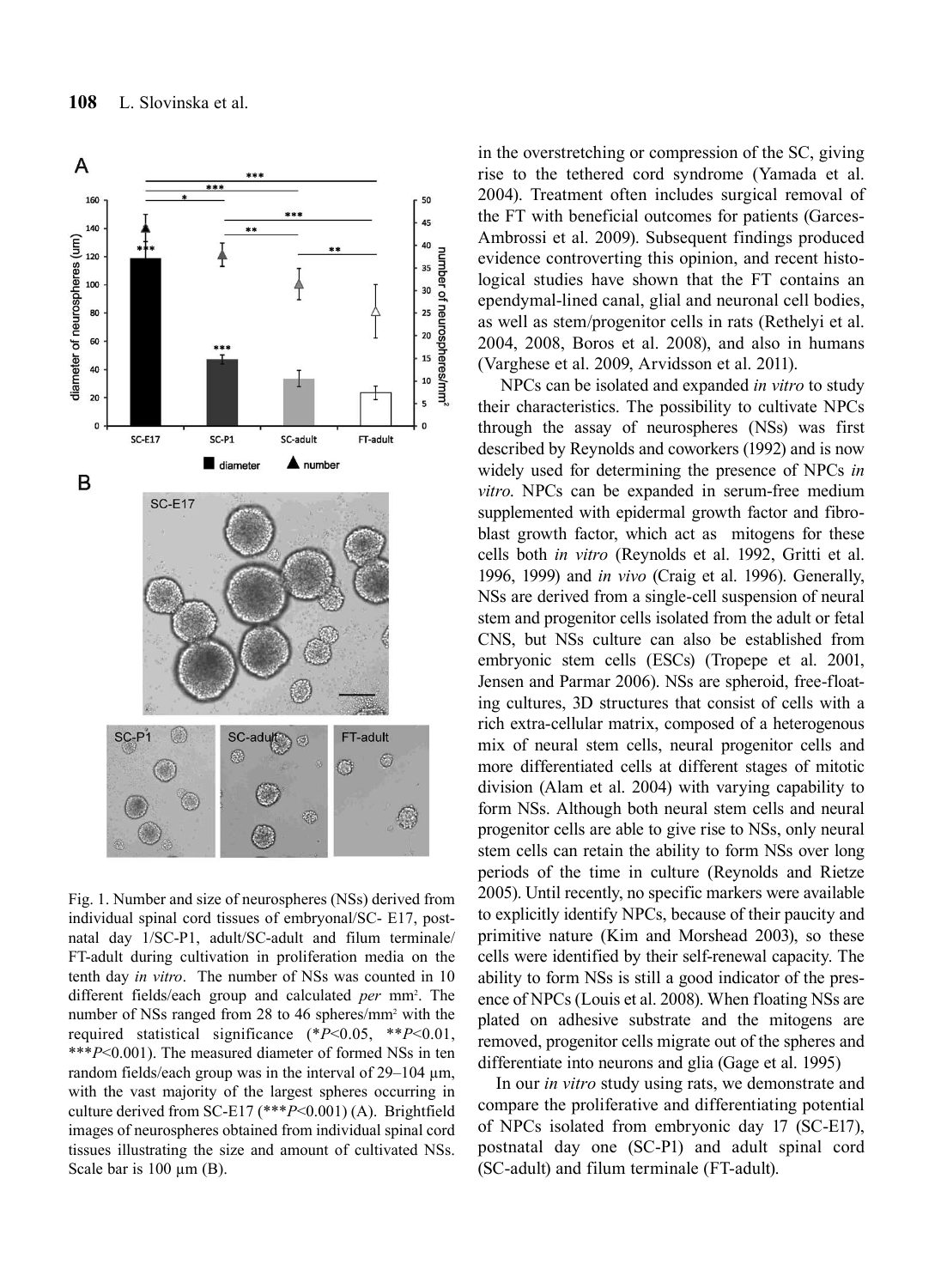All experiments conformed to the Slovak Law for Animal Protection No. 23/2009, which is transposed from Directive 86/609/EEC on the protection of animals used for experimental and other scientific purposes, and were approved by the Institutional Ethical Committee for animal research.

Neural progenitor cells were harvested from embryonic day 17 (E17) (*n*=12), postnatal day one (P1) (*n*=12) spinal cord, adult spinal cord (SC) (*n*=6) and filum terminale (FT)  $(n=6)$  of male Wistar rats. The overlying meninges of spinal cords were removed, the dissected individual tissues were cut into small pieces and transferred into a solution (Worthington Biochemicals, New Jersey) containing 0.01% papain and 0.01% DNase for 1.5 hour at 37°C and then mechanically dissociated into a cell suspension which was centrifuged using a discontinuous density gradient to remove cell membrane fragments. Harvested single cells were cultivated in Nunc T25 culture flasks  $(5000 \text{ cells/cm}^2)$ , grown in proliferation culture medium composed of Dulbecco's Modified Eagle Medium (DMEM) and Ham's F12 (1/1 v/v) (Biowest, Nuaillé,France) supplemented with 5 mg/ml streptomycin, 5 IU/ml penicillin (Biochrom AG, Berlin, DE), B27, N2 (Gibco; Invitrogen, Carlsbad, CA) and growth factors: basic fibroblast growth factor-2 (bFGF-2) and epidermal growth factor (EGF) (both 20 ng/ml) (AppliChem GmbH, Darmstadt, Germany) to allow the formation of neurospheres  $(37^{\circ}C, 5\%$  CO<sub>2</sub>). Using the NSs culture, we investigated the qualities of NSs: the number of NSs/mm<sup>2</sup> and the size of NSs  $(\mu m)$  on the tenth day of cultivation (10DIV-day *in vitro*). We counted the number of neurospheres in 10 different fields/each group and calculated the number of NSs *per* mm<sup>2</sup>. Considering NSs size, we measured the diameter of formed NSs in ten random fields/each group. After analysis, these neurospheres were dissociated by means of mechanical trituration and cultured in growth factors free and 3% foetal calf serum (FCS) (Biowest, Nuaillé, France) enriched differentiation medium on laminin-coated (Gibco; Invitrogen, Carlsbad, CA) plates for an additional 14 days to induce final differentiation. Using immunocytochemistry and applying specific antibodies, the populations of neurons (MAP 2 1:200), astrocytes (GFAP 1:500) and oligodendrocytes (RIP 1:1 000) were analyzed. The number of cells positive for each specific marker was counted as a percentage of total DAPI + nuclei in 10 random visual fields of cells (400–600 cells)/tissue/per each marker. In subsequent

NSs passages the self-renewal was determined as the number of secondary neurospheres/number of seeded cells ×100, i.e how many precursors capable of generating a "daughter" neurosphere were contained in each "mother" neurosphere (Lu et al. 2010). Data are presented as mean  $\pm$  SEM. Statistical differences between groups were evaluated with one-way analysis of variance (ANOVA). Values of \**P*<0.05, \*\**P*<0.01, \*\*\**P*<0.001 were considered to be statistically significant.

After 2–3 DIV of cultivation in proliferation media, the first NSs were observed, mainly in cultures derived from SC- E17, SC-P1 and SC-adult tissues. In FT-adult derived culture, the NSs developed after 3–5 DIV. The NSs initially appeared as smaller clusters of 2–4 cells and later grew into larger NSs. The NSs were freefloating and were identified by their spherical structure and bright phase appearance. During the cultivation we observed time-dependent changes in the neurospheres. During cultivation time NSs increased in size *via* NPCs proliferation, but proliferation potential decreased with maturation and no obvious differences were observed in the morphologies of types of NSs, e.g. shape, density. The number of NSs *per* primary culture varied depending on the tissues they were derived from. The highest number of NSs was found in culture derived from embryonic tissue (45 NSs/ mm<sup>2</sup>) on average), and during maturation the proliferation activity of NPCs expressed by NS formation ability



Fig. 2. Phenotype of neural progenitor cells (NPCs) obtained by mechanical dissociation of neurospheres and cultivated in differentiation medium for 14 days. Based on immunocytochemical analyses, the occurrence of neurons (MAP 2), astrocytes (GFAP) and oligodendrocytes (RIP) was counted as a percentage of total DAPI+ nuclei in 10 random visual fields of cells (400–600 cells)/tissue *per* each marker. Percentages of phenotypes changed during the developmental stages, with preservation of glia:neuron ratio 3:1 (\**P*<0.05, \*\**P*<0.01, \*\*\**P*<0.001).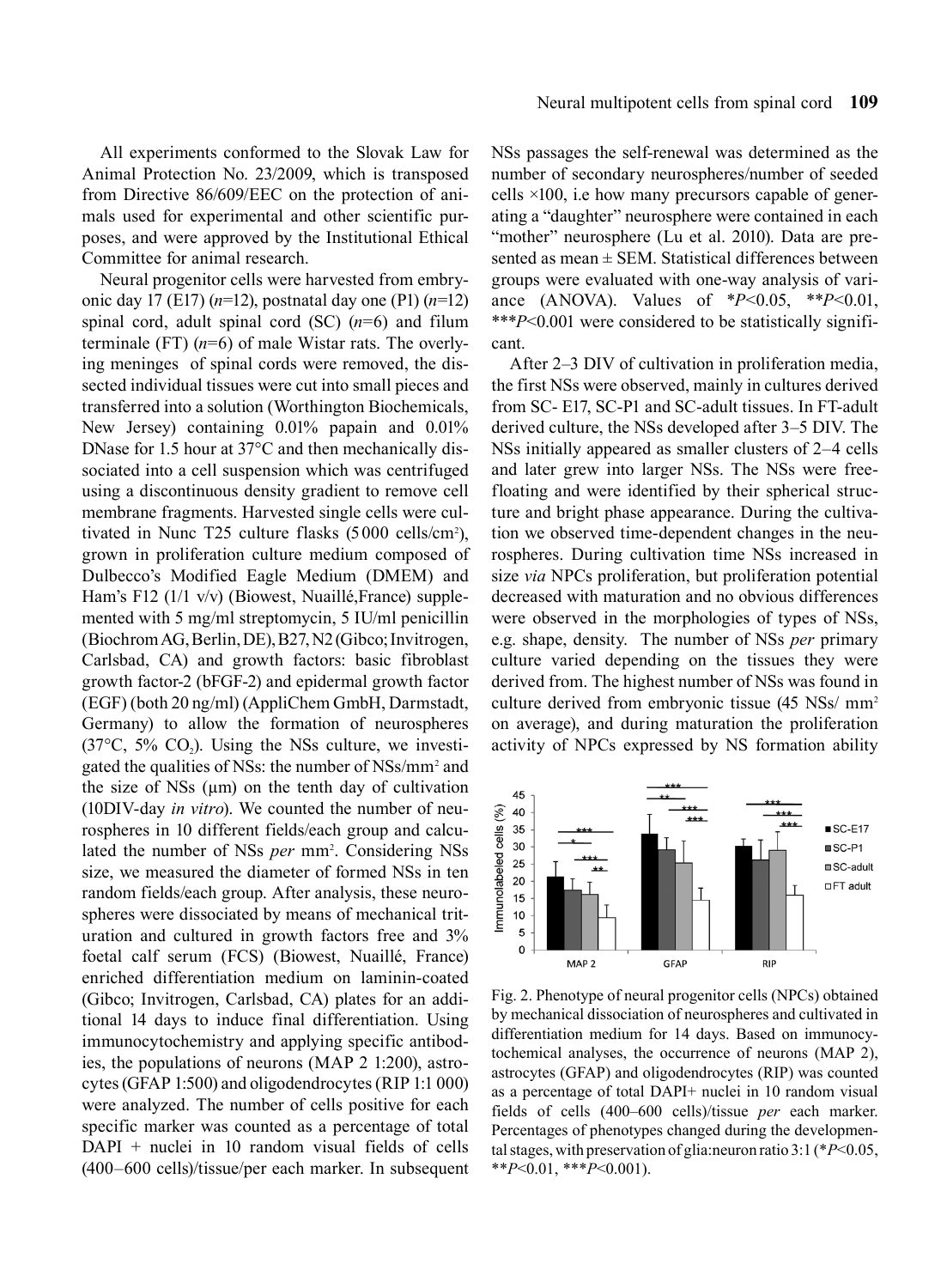went into decline (see Fig. 1). The same pattern was observed in NSs size (see Fig. 1). Moreover the selfrenewal capacity of NPCs decreased during the developmental stages (SC-E17=3.4; SC-P1=2.5; SC-adult=1.7; SC-FT=1.3). So the most and the largest NSs were formed in culture derived from SC-E17, which means that NPCs derived from embryonic tissue are the most potent. Interesting findings were that the FT exhibited similar characteristics in NSs formation and proliferation, while the number of neurospheres from the FT is almost half the number of SC-E17, and the NSs of the FT are six times smaller than the embryonic NSs.

After ten days of NPC cultivation and NSs formation, these NSs were dissociated and the final differentiation was induced. After replacing growth factors with FCS in the cultivation media, the dissociated cells started to attach to the laminin-coated surface and underwent differentiation into neurons, astrocytes and oligodendrocytes at different rates, because not only proliferation, but also differentiation of NPCs is mediated by the effects of external stimuli coming from medium components (Cameron et al. 1998, Hung and Young 2006). NPCs derived from all tissue began to differentiate in the same manner, but occurrence of different neural cell types changed during the developmental stages (see Fig. 2). No morphological differences in neurons, astrocytes and oligodendrocytes were seen between any experimental groups (see Fig. 3) . In our FT cultures, and in fact in all cultures (E17, P1, SC-adult), the glia:neuron ratio 3:1 was preserved. Although in younger stages (E17, P1) in the glia population the astrocytes predominated over the oligoden-



Fig. 3. Immunocytochemical identification of the phenotype of neural progenitor cells (NPCs) obtained from embryonal (SC-E17) and adult (FT-adult) filum terminale that were cultivated in differentiation medium for 14 days. Expression of neuronal (MAP2), astroglial (GFAP) and oligodendroglial (RIP) markers. Scale bar equals to 100 μm.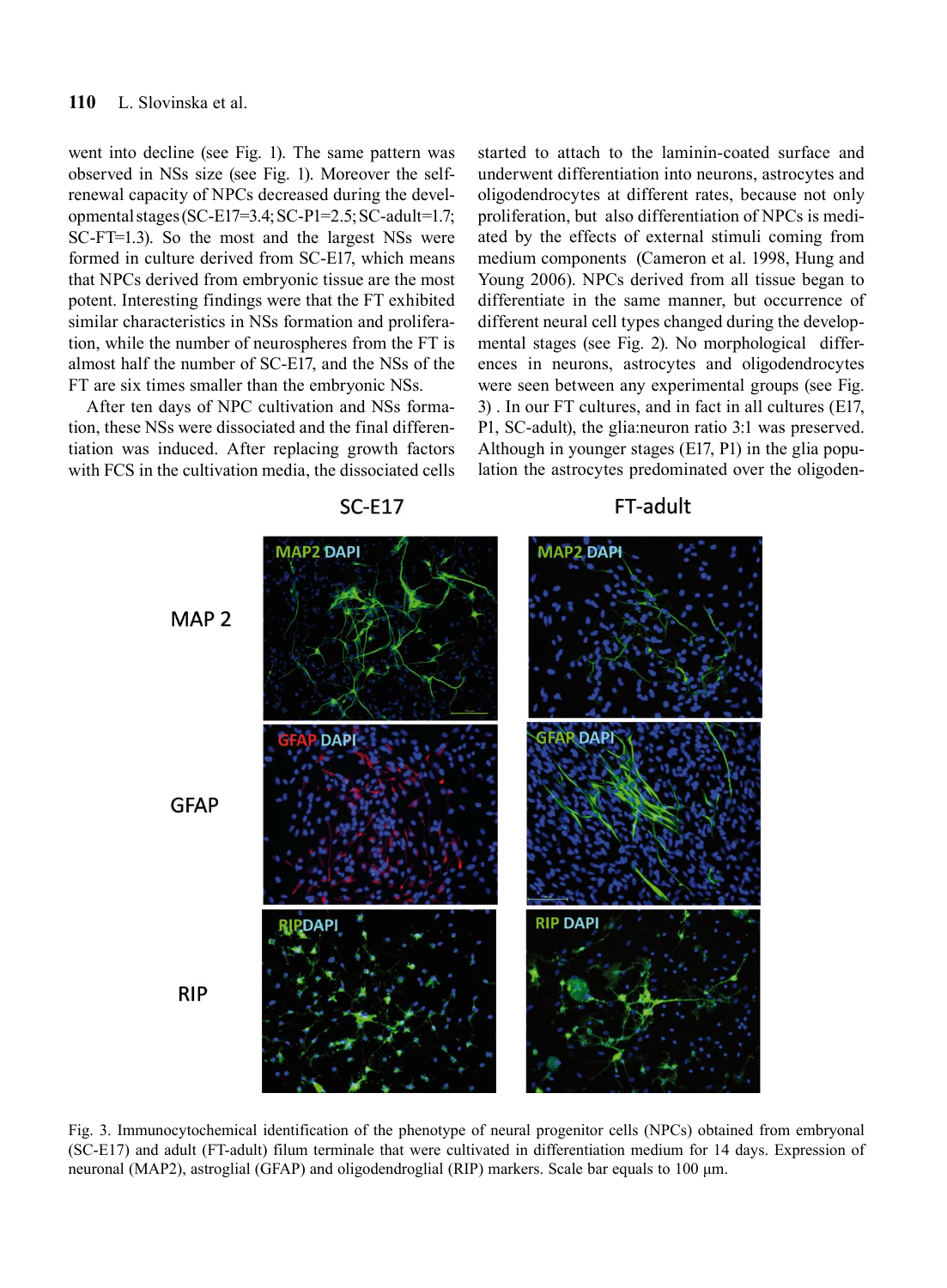drocytes, in adult stages the representation of glia converted in favor of oligodendrocytes with preservation of the total volume of glia vs. neurons. This may reflect some internal programming of progenitors specific for their region of origin. In studying NPCs from the human FT, Varghese and colleagues (2009) came to similar results, obtaining a 2:1 glia:neuron ratio. However, not all NPCs are identical since the proliferative and differentiation capacity of NPCs is dependent upon the location and developmental stage from which these cells are derived. *In vitro* experiments with NPCs originating from different CNS regions have revealed that the original NPCs were indeed regionally specified; for example in cultures obtained from brain, a 2:7 glia: neuron ratio was found (Hitoshi et al. 2002, Moe et al. 2005, Sypecka et al. 2013). Cells derived from NSs are plastic in their differentiation, and by changing the media composition the proportion of the three neural cell types can be altered. But in our experiment, all cells derived from different tissues were cultivated under the same conditions.

The discovery of NPCs, followed by deeper understanding of their characteristics and behaviour, opens up the potential for new treatments of devastating neurodegenerative diseases and damage such as stroke and spinal cord injuries. Currently there are several treatments available for these diseases involving the preferential use of ESCs (Nistor et al. 2005). ESCs probably have greater plastic potential than adult stem cells; however, ethical concerns and their potential for unwanted and possibly dangerous continued growth and tumor formation limit their application (Nussbaum et al. 2007). An alternative for ESCs are stem cells obtained from tissue after birth. NPCs have been harvested from the adult brain (Lois and Alvarez-Buylla 1993, Nunes et al. 2003) and spinal cord (Mayer-Proschel et al. 1997). However, adult stem cells are less plastic than ESCs and divide less frequently in culture (Doetsch et al. 1999). On the other hand, they offer the advantage that they can be transplanted without genetic modifications. Moreover, adult stem cells show a high degree of genomic stability during culture (Foroni et al. 2007). Finally, there is much less moral concern surrounding the use of adult stem cells because they can be harvested from patients, so they can be used in an autologous fashion (Nandoe Tewarie et al. 2009).

In our study, putative NPCs were isolated from FT samples using both mechanical and enzymatical dissociation. The neurosphere culture system remains an extremely useful tool to analyze the behavior of NPCs, self-renewal capacity and multipotency of neural stem and progenitor cells, and represents a potential source for cell replacement therapy (Hung and Young 2006, Jensen and Parmar 2006, Mothe et al. 2008, Parr et al. 2008, Sulla et al. 2010)

Our results support the suggestion that NPCs derived from the FT are easy to obtain, proliferate readily, and are able to differentiate into the cells of gliogenic lineages and neurogenic (motor neurons) *in vitro* (Jha et al. 2013), which represents a promising way for their utilization in cell-based therapies for CNS injuries and diseases. FT-derived NPCs could be utilized for their next purpose immediately after their isolation, or could be stored by freezing, because cryopreservation does not affect the proliferation and multipotency of NPCs (Milosevic et al. 2005). The FT is an excellent candidate as a source of autologous multipotent cells with putative biological and clinical implication. Because the FT is abundant, reproducible and easily accessed without moral concern, FT-derived NPCs offer a more clinically feasible source than embryonal stem cells.

In conclusion, our findings add further evidence for the existence of cells with neural progenitor nature within the filum terminale. In all tissues, SC-E17, SC-P1, SC-adult, FT-adult, the presence of neural progenitor cells was determined *via* neurosphere formation, as a good indicator of NPCs proliferation. Another indicator of NPCs proliferation in culture is the increase in neurosphere size with cultivation time. NPCs from SC-E17 were more potent, producing the largest neurospheres, but the NPCs proliferation potential decreased during subsequent developmental stages. The NPCs' ability of terminal differentiation into neurons, astrocytes and oligodendrocytes decreased during maturation, while the glia:neuron ratio 3:1 was preserved, which may reflect some internal programming specific for cells isolated from the spinal cord. The FT exhibits the same features in neurosphere formation, proliferation and terminal differentiation as other parts of the adult spinal cord, which suggests that the FT is an equivalent part of the spinal cord and not just a problematic remnant; in fact it may be a potential source of NPCs with promising biological and clinical implications.

This study was supported by: VEGA 2/0169/13, APVV–0472-11, the Center of Excellence for Brain Research , by Region Nord Pas de Calais, and University of Lille1.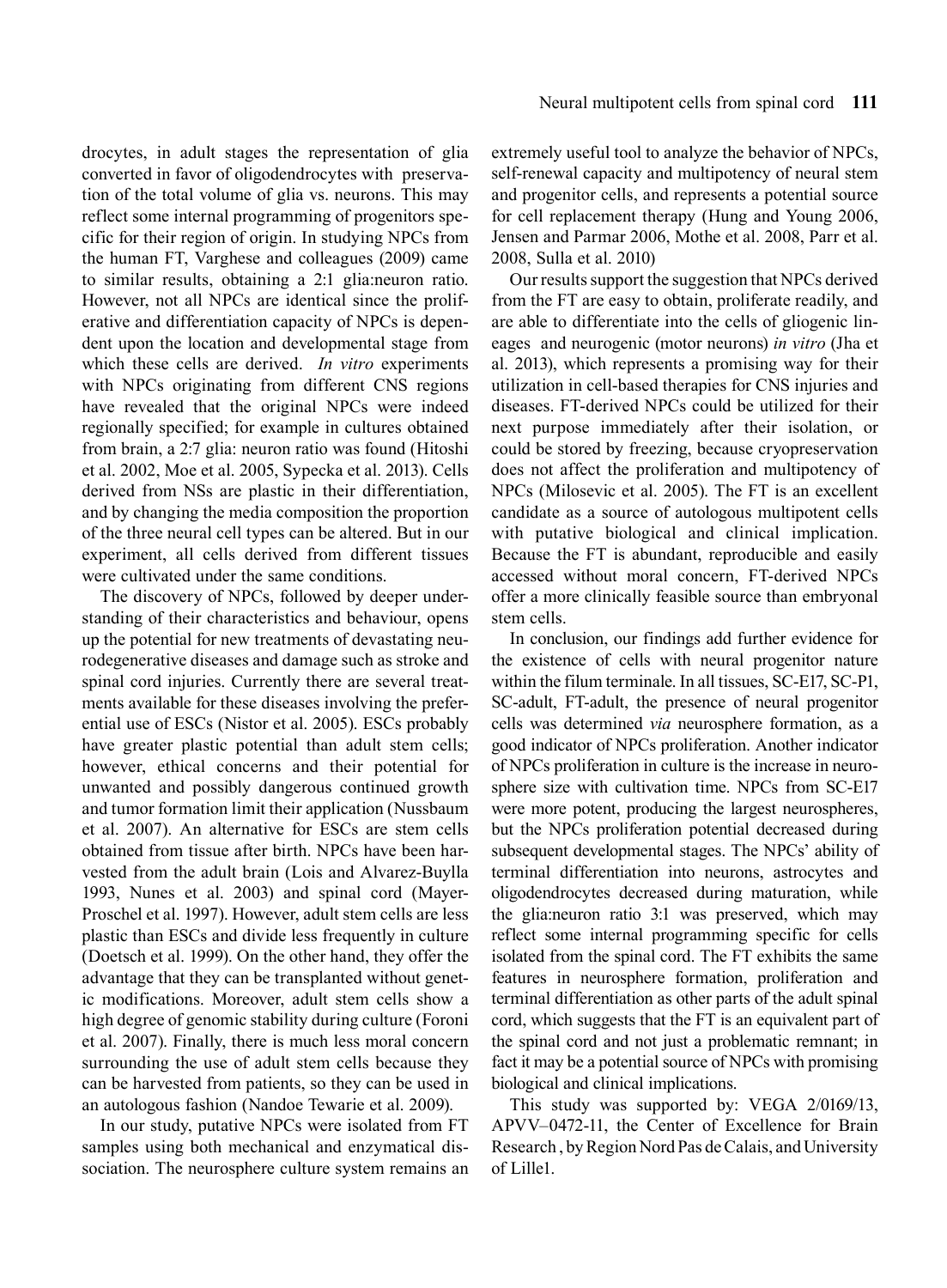- Alam S, Sen A, Behie LA, Kallos MS (2004) Cell cycle kinetics of expanding populations of neural stem and progenitor cells in vitro. Biotechnol Bioeng 88: 332–347.
- Alvarez-Buylla A, Garcia-Verdugo JM, Tramontin AD (2001) A unified hypothesis on the lineage of neural stem cells. Nat Rev Neurosci 2: 287–293.
- Arvidsson L, Fagerlund M, Jaff N, Ossoinak A, Jansson K, Hagerstrand A, Johansson CB, Brundin L, Svensson M (2011) Distribution and characterization of progenitor cells within the human filum terminale. PLoS One 6: e27393.
- Boros C, Lukacsi E, Horvath-Oszwald E, Rethelyi M (2008) Neurochemical architecture of the filum terminale in the rat. Brain Res 1209: 105–114.
- Cameron HA, Hazel TG, McKay RD (1998) Regulation of neurogenesis by growth factors and neurotransmitters. J Neurobiol 36: 287–306.
- Chiasson BJ, Tropepe V, Morshead CM, van der Kooy D (1999) Adult mammalian forebrain ependymal and subependymal cells demonstrate proliferative potential, but only subependymal cells have neural stem cell characteristics. J Neurosci 19: 4462–4471.
- Craig CG, Tropepe V, Morshead CM, Reynolds BA, Weiss S, van der Kooy D (1996) In vivo growth factor expansion of endogenous subependymal neural precursor cell populations in the adult mouse brain. J Neurosci 16: 2649–2658.
- Doetsch F, Caille I, Lim DA, Garcia-Verdugo JM, Alvarez-Buylla A (1999) Subventricular zone astrocytes are neural stem cells in the adult mammalian brain. Cell 97: 703–716.
- Foroni C, Galli R, Cipelletti B, Caumo A, Alberti S, Fiocco R, Vescovi A (2007) Resilience to transformation and inherent genetic and functional stability of adult neural stem cells ex vivo. Cancer Res 67: 3725–3733.
- Gage FH (2000) Mammalian neural stem cells. Science 287: 1433–1438.
- Gage FH, Ray J, Fisher LJ (1995) Isolation, characterization, and use of stem cells from the CNS. Annu Rev Neurosci 18: 159–192.
- Garces-Ambrossi GL, McGirt MJ, Samuels R, Sciubba DM, Bydon A, Gokaslan ZL, Jallo GI (2009) Neurological outcome after surgical management of adult tethered cord syndrome. J Neurosurg Spine 11: 304–309.
- Gritti A, Parati EA, Cova L, Frolichsthal P, Galli R, Wanke E, Faravelli L, Morassutti DJ, Roisen F, Nickel DD, Vescovi AL (1996) Multipotential stem cells from the adult mouse brain proliferate and self-renew in response to basic fibroblast growth factor. J Neurosci 16: 1091– 1100.
- Gritti A, Frolichsthal-Schoeller P, Galli R, Parati EA, Cova L, Pagano SF, Bjornson CR, Vescovi AL (1999) Epidermal and fibroblast growth factors behave as mitogenic regulators for a single multipotent stem cell-like population from the subventricular region of the adult mouse forebrain. J Neurosci 19: 3287–3297.
- Hitoshi S, Tropepe V, Ekker M, van der Kooy D (2002) Neural stem cell lineages are regionally specified, but not committed, within distinct compartments of the developing brain. Development 129: 233–244.
- Horner PJ, Power AE, Kempermann G, Kuhn HG, Palmer TD, Winkler J, Thal LJ, Gage FH (2000) Proliferation and differentiation of progenitor cells throughout the intact adult rat spinal cord. J Neurosci 20: 2218–2228.
- Hung CH, Young TH (2006) Differences in the effect on neural stem cells of fetal bovine serum in substrate-coated and soluble form. Biomaterials 27: 5901–5908.
- Jensen JB, Parmar M (2006) Strengths and limitations of the neurosphere culture system. Mol Neurobiol 34: 153– 161.
- Jha RM, Chrenek R, Magnotti LM, Cardozo DL (2013) The isolation, differentiation, and survival in vivo of multipotent cells from the postnatal rat filum terminale. PLoS One 8: e65974.
- Kim M, Morshead CM (2003) Distinct populations of forebrain neural stem and progenitor cells can be isolated using side-population analysis. J Neurosci 23: 10703– 10709.
- Kulbatski I, Mothe AJ, Keating A, Hakamata Y, Kobayashi E, Tator CH (2007) Oligodendrocytes and radial glia derived from adult rat spinal cord progenitors: morphological and immunocytochemical characterization. J Histochem Cytochem 55: 209–222.
- Lois C, Alvarez-Buylla A (1993) Proliferating subventricular zone cells in the adult mammalian forebrain can differentiate into neurons and glia. Proc Natl Acad Sci U S A 90: 2074–2077.
- Louis SA, Rietze RL, Deleyrolle L, Wagey RE, Thomas TE, Eaves AC, Reynolds BA (2008) Enumeration of neural stem and progenitor cells in the neural colony-forming cell assay. Stem Cells 26: 988–996.
- Lu Z, Kipnis J (2010) Thrombospondin 1-a key astrocytederived neurogenic factor. FASEB J 24: 1925–1934.
- Martens DJ, Seaberg RM, van der Kooy D (2002) In vivo infusions of exogenous growth factors into the fourth ventricle of the adult mouse brain increase the proliferation of neural progenitors around the fourth ventricle and the central canal of the spinal cord. Eur J Neurosci 16: 1045–1057.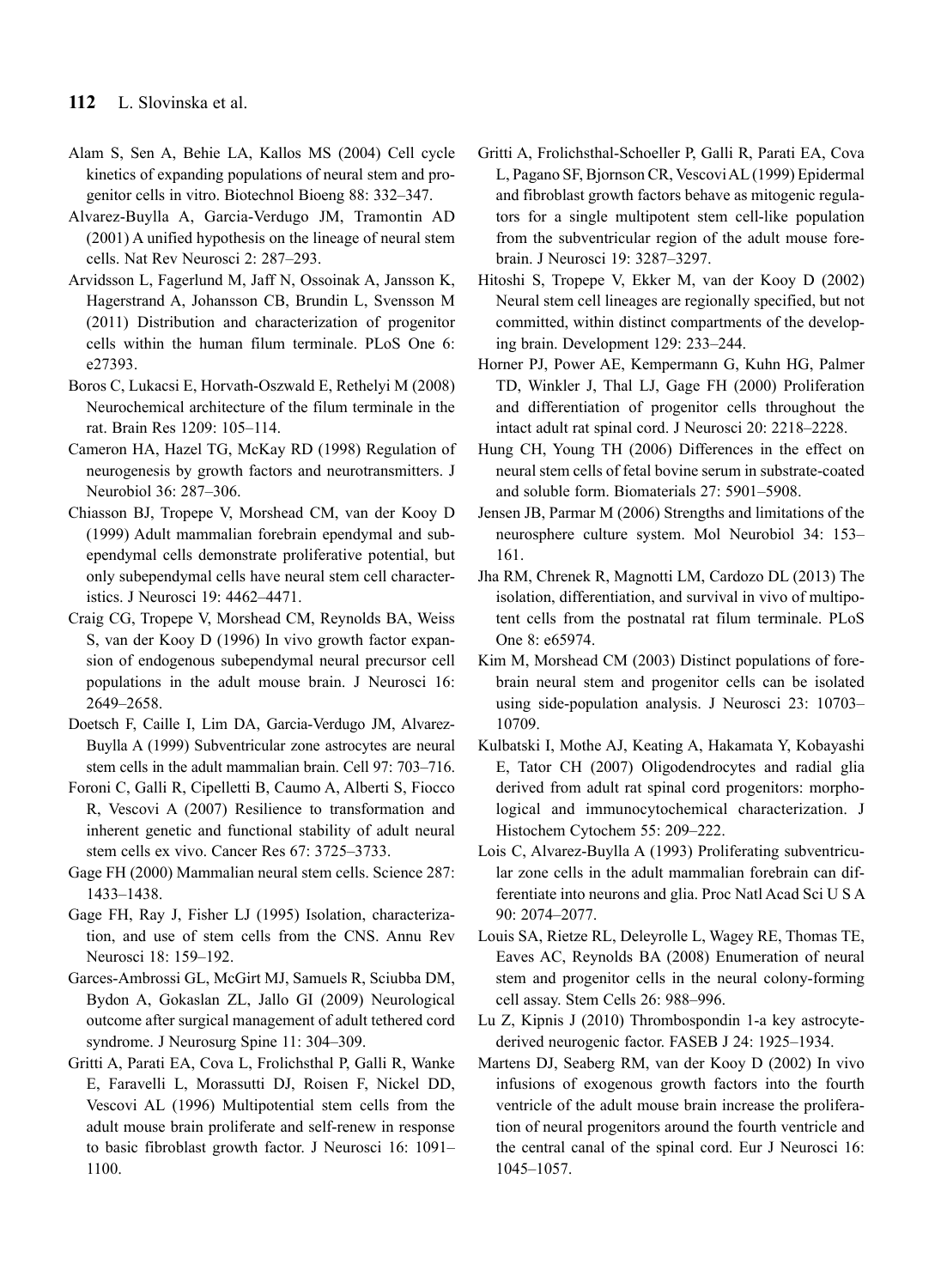- Mayer-Proschel M, Kalyani AJ, Mujtaba T, Rao MS (1997) Isolation of lineage-restricted neuronal precursors from multipotent neuroepithelial stem cells. Neuron 19: 773– 785.
- Meletis K, Barnabe-Heider F, Carlen M, Evergren E, Tomilin N, Shupliakov O, Frisen J (2008) Spinal cord injury reveals multilineage differentiation of ependymal cells. PLoS Biol 6: e182.
- Milosevic J, Storch A, Schwarz J (2005) Cryopreservation does not affect proliferation and multipotency of murine neural precursor cells. Stem Cells 23: 681–688.
- Moe MC, Varghese M, Danilov AI, Westerlund U, Ramm-Pettersen J, Brundin L, Svensson M, Berg-Johnsen J, Langmoen IA (2005) Multipotent progenitor cells from the adult human brain: neurophysiological differentiation to mature neurons. Brain 128: 2189–2199.
- Mothe AJ, Kulbatski I, Parr A, Mohareb M, Tator CH (2008) Adult spinal cord stem/progenitor cells transplanted as neurospheres preferentially differentiate into oligodendrocytes in the adult rat spinal cord. Cell Transplant 17: 735–751.
- Mothe AJ, Zahir T, Santaguida C, Cook D, Tator CH (2011) Neural stem/progenitor cells from the adult human spinal cord are multipotent and self-renewing and differentiate after transplantation. PLoS One 6: e27079.
- Nandoe Tewarie RS, Hurtado A, Bartels RH, Grotenhuis A, Oudega M (2009) Stem cell-based therapies for spinal cord injury. J Spinal Cord Med 32: 105–114.
- Nistor GI, Totoiu MO, Haque N, Carpenter MK, Keirstead HS (2005) Human embryonic stem cells differentiate into oligodendrocytes in high purity and myelinate after spinal cord transplantation. Glia 49: 385–396.
- Nunes MC, Roy NS, Keyoung HM, Goodman RR, McKhann G, 2nd, Jiang L, Kang J, Nedergaard M, Goldman SA (2003) Identification and isolation of multipotential neural progenitor cells from the subcortical white matter of the adult human brain. Nat Med 9: 439–447.
- Nussbaum J, Minami E, Laflamme MA, Virag JA, Ware CB, Masino A, Muskheli V, Pabon L, Reinecke H, Murry CE (2007) Transplantation of undifferentiated murine embryonic stem cells in the heart: teratoma formation and immune response. Faseb J 21: 1345–1357.
- Okano H, Sawamoto K (2008) Neural stem cells: involvement in adult neurogenesis and CNS repair. Philos Trans R Soc Lond B Biol Sci 363: 2111–2122.
- Palmer TD, Takahashi J, Gage FH (1997) The adult rat hippocampus contains primordial neural stem cells. Mol Cell Neurosci 8: 389–404.
- Parr AM, Kulbatski I, Zahir T, Wang X, Yue C, Keating A, Tator CH (2008) Transplanted adult spinal cord-derived neural stem/progenitor cells promote early functional recovery after rat spinal cord injury. Neuroscience 155: 760–770.
- Rethelyi M, Lukacsi E, Boros C (2004) The caudal end of the rat spinal cord: transformation to and ultrastructure of the filum terminale. Brain Res 1028: 133–139.
- Rethelyi M, Horvath-Oszwald E, Boros C (2008) Caudal end of the rat spinal dorsal horn. Neurosci Lett 445: 153–157.
- Reynolds BA, Rietze RL (2005) Neural stem cells and neurospheres--re-evaluating the relationship. Nat Methods 2: 333–336.
- Reynolds BA, Tetzlaff W, Weiss S (1992) A multipotent EGF-responsive striatal embryonic progenitor cell produces neurons and astrocytes. J Neurosci 12: 4565– 4574.
- Shihabuddin LS, Ray J, Gage FH (1997) FGF-2 is sufficient to isolate progenitors found in the adult mammalian spinal cord. Exp Neurol 148: 577–586.
- Skup M, Ziemlinska E, Gajewska-Wozniak O, Platek R, Maciejewska A, Czarkowska-Bauch J (2014) The impact of training and neurotrophins on functional recovery after complete spinal cord transection: cellular and molecular mechanisms contributing to motor improvement. Acta Neurobiol Exp (Wars)74: 121– 141.
- Sulla I, Balik V, Sarissky M (2010) A preliminary report on time dependent changes of some immunophenotypic characteristics of adult rat bone marrow derived stem/ progenitor cells. Folia Veterinaria 54: 191–195.
- Sypecka J, Sarnowska A, Gadomska-Szabłowska I, Lukomska B, Domanska-Janik K (2013) Differentiation of glia-committed NG2 cells: The role of factors released from hippocampus and spinal cord. Acta Neurobiol Exp (Wars) 73: 116–129.
- Temple S, Alvarez-Buylla A (1999) Stem cells in the adult mammalian central nervous system. Curr Opin Neurobiol 9: 135–141.
- Tropepe V, Hitoshi S, Sirard C, Mak TW, Rossant J, van der Kooy D (2001) Direct neural fate specification from embryonic stem cells: a primitive mammalian neural stem cell stage acquired through a default mechanism. Neuron 30: 65–78.
- Varghese M, Olstorn H, Berg-Johnsen J, Moe MC, Murrell W, Langmoen IA (2009) Isolation of human multipotent neural progenitors from adult filum terminale. Stem Cells Dev 18: 603-613.